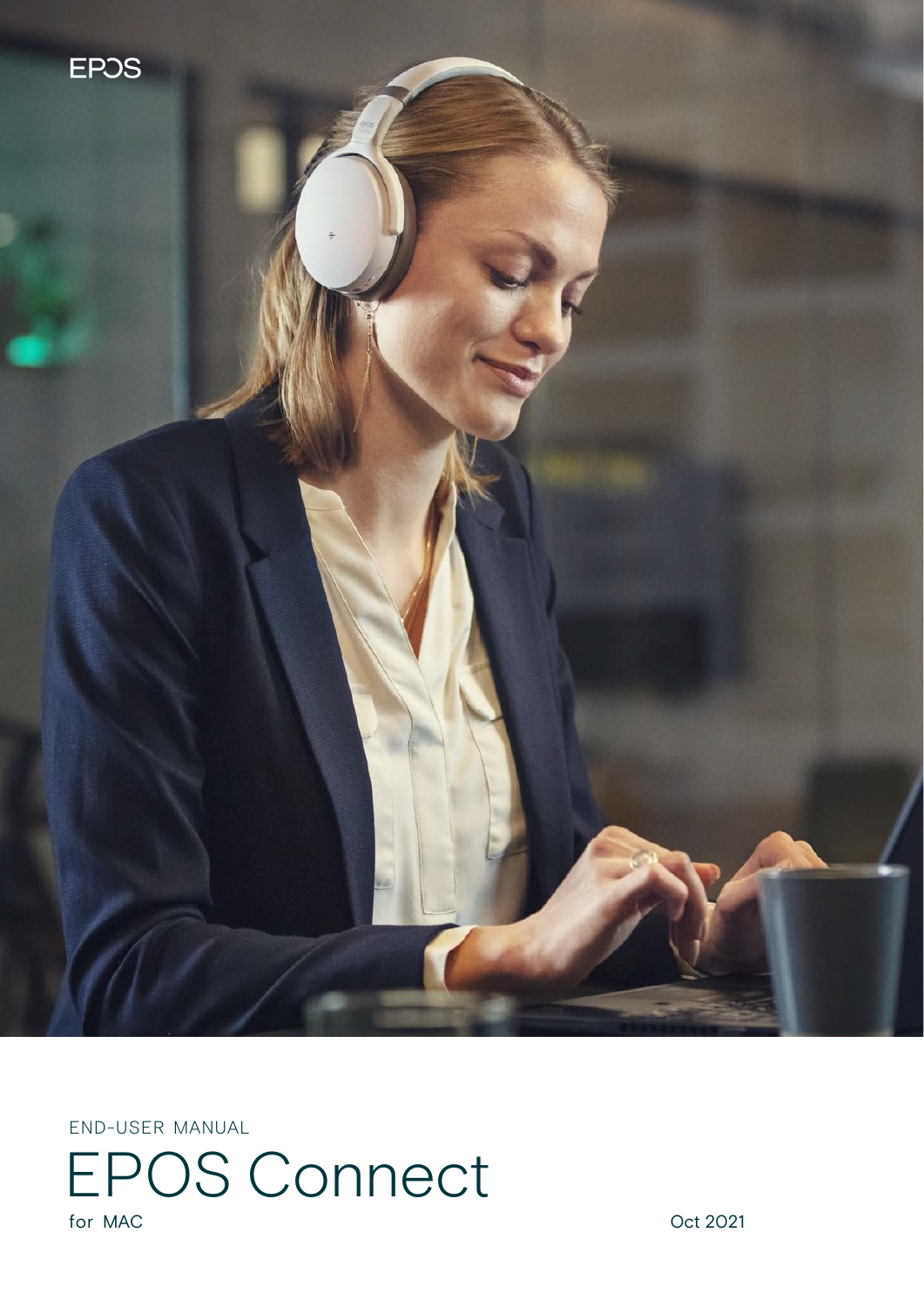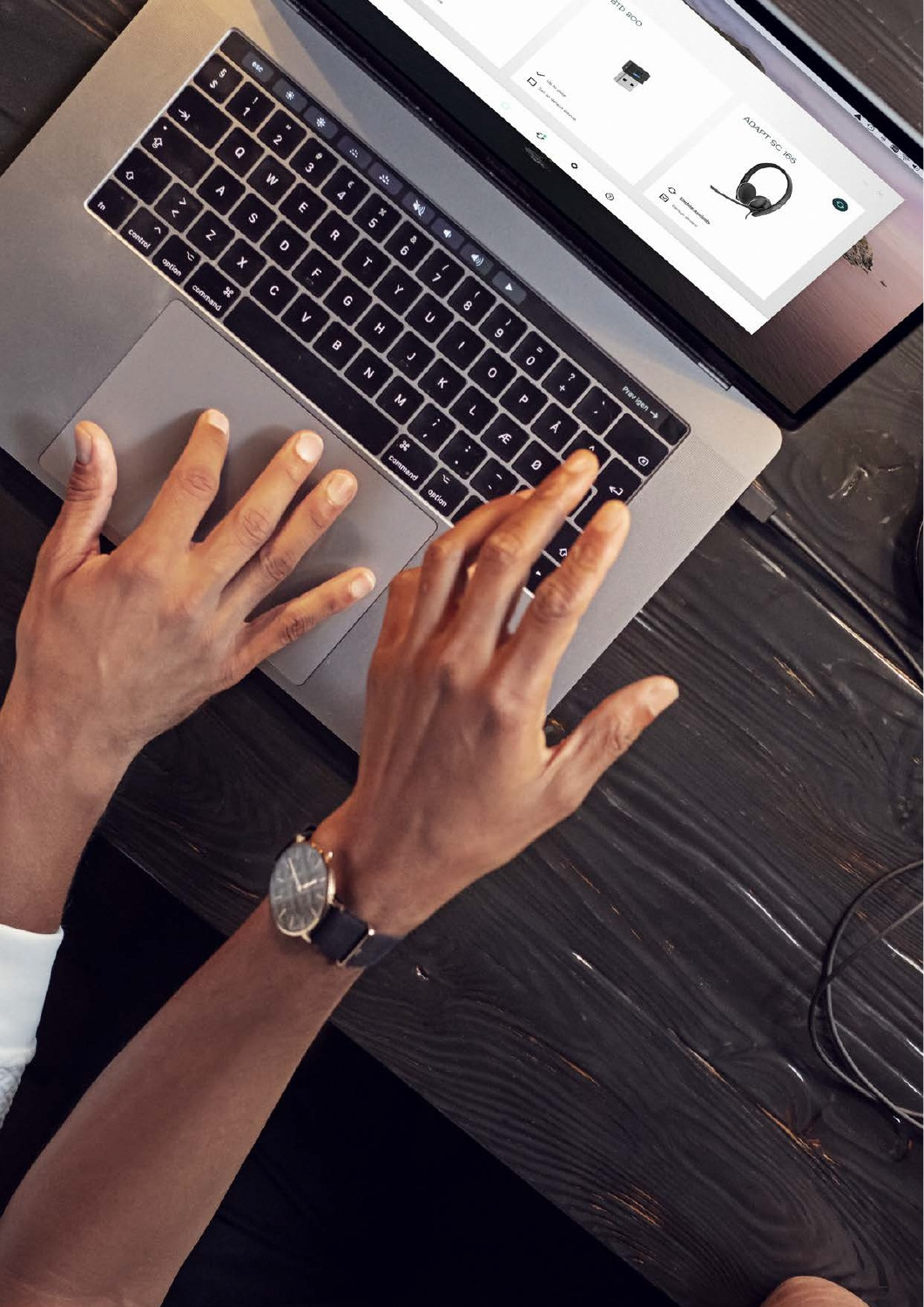# Content

| 1. Introduction | 4                                   |                |
|-----------------|-------------------------------------|----------------|
| 11              | Product overview                    | 4              |
| 12              | Scope of the document               | $\overline{4}$ |
| 13              | Intended audience of this document  | 4              |
|                 | 2. System requirement               | 4              |
| 21              | Hardware requirement                | 4              |
| 2.2             | Operating system requirements       | 4              |
| 2.3             | Device service                      | 4              |
|                 | 3. Installing EPOS Connect          | 5              |
| 3.1             | Installed by IT administrator       | 5              |
| 3.2             | Manual installation by the end-user | 5              |
|                 | 4. Getting started                  | 5              |
| 41              | Home                                | 5              |
| 42              | Details                             | 6              |
| 4.3             | Updates                             | 6              |
| 4.4             | Settings                            | 6              |
| 4.5             | Help                                | 7              |
|                 | 451 EPOS Support                    | 7              |
|                 | 452 Connection Status               | 7              |
|                 | 453 License Agreement               | 7              |
|                 |                                     |                |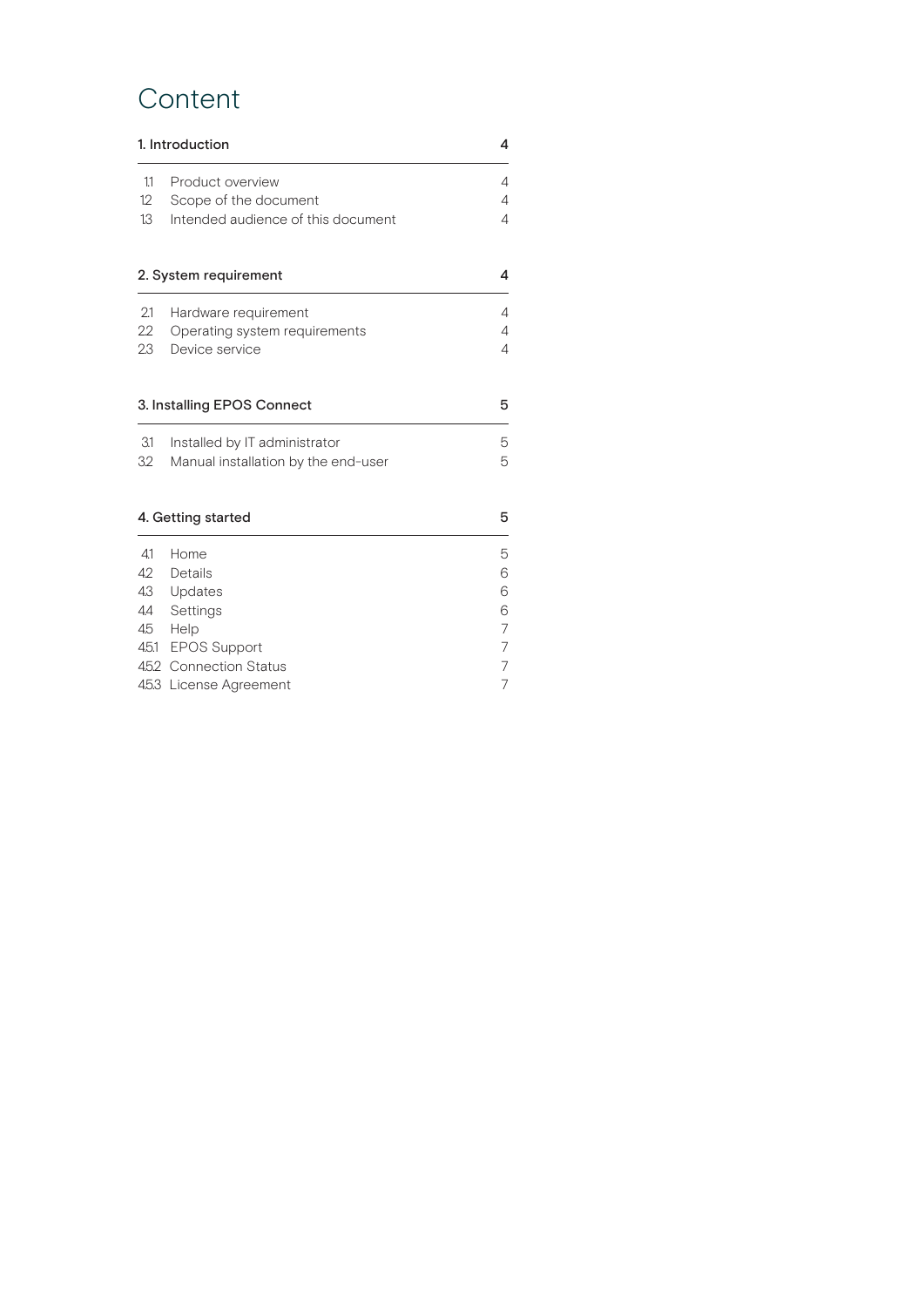## <span id="page-3-0"></span>1. Introduction

#### 1.1 Product overview

EPOS Connect is an easy to use desktop application that enables an end-user to keep EPOS UC devices connected to the machine and updated with the latest available firmware.

It is a plug and play solution that interfaces with EPOS USB audio devices seamlessly with a range of softphones via the embedded drivers.

Personal settings need to be configured when running the application for the first time. Thereafter, EPOS Connect ensures that your headset interfaces with the softphone seamlessly.

The device firmware, software and settings available in EPOS Connect are deployed by the IT administrator in the company.

#### 1.2 Scope of the document

This document provides installation steps and a description of functionalities available in the desktop application EPOS Connect.

#### 1.3 Intended audience of this document

The EPOS Connect Guide is intended for end-users.

### <span id="page-3-1"></span>2. System requirement

#### 2.1 Hardware requirement

To run the EPOS Connect application, your computer must meet the following minimum requirements:

- MacBook (primo 2015 or newer)
- MacBook Air (medio 2012 or newer)
- MacBook Pro (medio 2012 or newer)
- Mac mini (ultimo 2012 or newer)
- iMac (ultimo 2012 or newer)
- iMac Pro (2017)
- Mac Pro (ultimo 2013, medio 2010 and medio 2012)

#### 2.2 Operating system requirements

Mac operating system 10.14 and 10.15 and 11.x.

#### 2.3 Device service

For the IT administrator to be able to deploy updates and perform asset management to the end-users, the EPOS Connect application must be running in the background on an enduser machine.

The EPOS Connect will run in the background and monitor for any connected EPOS devices.

EPOS Connect application uses port numbers 41095 & 41096 to communicate with the EPOS Connect service. Ensure that these port numbers are available and are not blocked by any other application like firewall, endpoint protector, security tool for functioning of the application. End user can customize the port numbers to be used by changing the config file at /Library/Application Support/EPOS/EPOS Connect/Config/IPCConfig.txt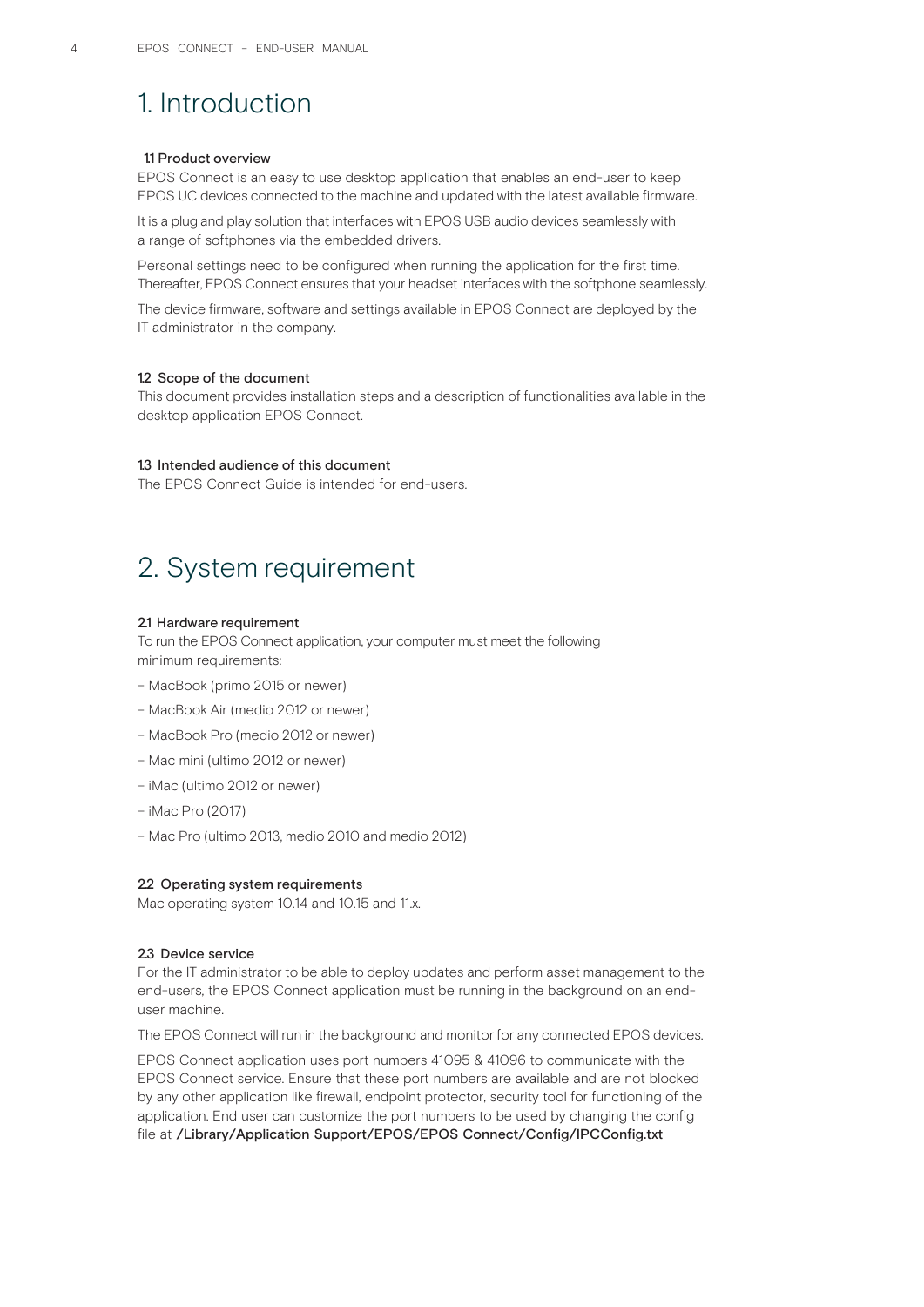### <span id="page-4-0"></span>3. Installing EPOS Connect

#### 3.1 Installed by an IT administrator

The most common way of having EPOS Connect installed onto an end-user Mac computer is via remote installation by the company's IT administrator. If you have EPOS Connect remotely installed on your computer, you just need to start up the software EPOS Connect (a shortcut to the application will be present in Launchpad or Applications). EPOS Connect will automatically be started when the computer is booted.

Note: If the remote machine already has HeadSetup™ installed, please ensure to uninstall HeadSetup™ before deploying the EPOS Connect.

#### 3.2 Manual installation by the end-user

Download the installer from Eposaudio.com/epos-connect and Install the application.

### <span id="page-4-1"></span>4. Getting started

EPOS Connect can be started by clicking on the application icon and select "Open". The application will automatically be started when your computer is booted, and will keep running in the background until closed. It is advised not to close the application for the IT administrator to be able to administer devices, end-users and the application itself.

When EPOS Connect is running, it can be accessed in Launchpad or Applications.

The following menus are available in EPOS Connect:

- Home
- Details
- Updates
- Settings
- Help

Clicking on "minimize icon" will minimize the Application window and clicking on "close icon" will remove the application from the recent apps list.

#### 4.1 Home

The home tab in the application will display information of the devices that are connected to the machine.

On clicking on the "device name" or the "device image", detailed information about the device can be viewed.

If an update to a device is available, an update icon appears in the widget accompanied with this symbol.

It is possible to set the default headset to be used for communications in the homepage by selecting the checkbox of Default Headset.

#### 4.2 Details

In the "Details" page a detailed product description for each connected device is shown. In case of DW, SD and D 10 base stations and BTD 800 dongle, information related to the connected headsets is also shown.

Additional info on the product can be viewed by clicking on "Product Webpage".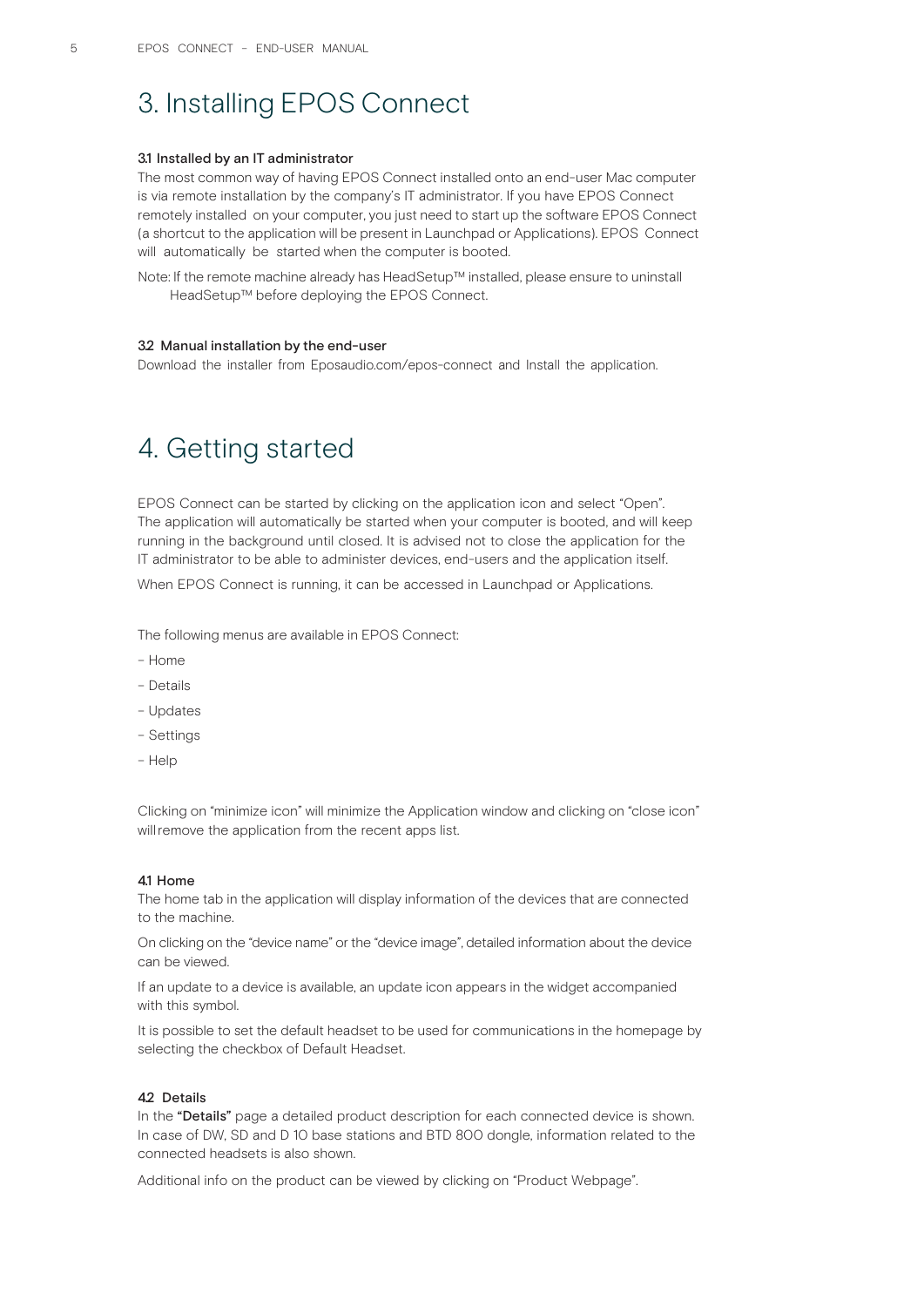#### 4.3 Updates

In the "Updates" page all connected devices are listed together with a status about the installed firmware and available updates. EPOS Connect will periodically perform a check to identify if your IT administrator has released an update for a device. If so, a download/ update icon will appear next to relevant device.

#### "Check for Updates"

Clicking the "Check for updates" menu item will trigger the application to check for new updates or configurations available. The application will also automatically check for these based on a predetermined interval, so generally it is not required to do this manually unless instructed to.

"Update from file" can be set if a manual update of a device is required. Select this mode if the IT administrator puts available firmware updates in a shared location. Selecting "Update from file" will prompt the location of the firmware zip files to be used. When a firmware has been selected, the "Update" button will be activated in the "Updates" view. The selected firmware should be in zipped format.

#### 4.4 Settings

The Settings tab in the application displays the information about the configuration of the EPOS devices connected to the computer.

If Tenant Admin deploy any configuration to EPOS devices, then those configurations will be applied for the corresponding devices and shown in the Settings tab.

Tenant Admin can choose the preference of the features while deploying configuration package to the user.

End-user can view, edit and save the configuration based on preference deployed in the package by the Tenant Admin.

- Tenant preference configuration feature is always disabled and user can't change those features.
- User preference configuration feature is always enabled and end-user can change those features according to his/her preference and can click on the "save button" to apply those features to the device.

The end-user also has an option to restore the configuration to default settings. This can be achieved by clicking on the "Restore Settings" button.

EPOS Connect also supports an additional feature under "General Settings" tab with Headset and Softphone settings. The user can select his default headset/softphone,

#### EPOS Connect general settings

- Default headset This drop-down box lists all the connected USB headsets. The selection determines which headset to use for communication. You can select the headset and make it a default headset by clicking the "Save Settings" button.
- Default softphone This drop-down box lists all the supported softphones installed on the computer. The selection sets the default softphone, which will be used for making outgoing calls.

Note: With few EPOS devices ex. IMPACT SDW 5000 Series Basestation as Default Headset, User can view Additional Configuration "Softphone Integration".

This is a support for Busy Light Integration with Softphone status and busy indication in Softphone.

- Mute Notification User can set to visual only/visual and audio/disable a notification in case speak is detected while you are on mute.
- Mute Notification Interval User can set to Whenever I start speaking/ 1 minute/ 5 minutes/ 10 minutes in case if mute notification is enabled.
- Busy Light User can Enable / Disable -Busy Light-Integration.
- Busy Light-Integration This drop-down box lists all the supported settings. Manual Red, Manual Yellow, Manual Green, Softphone Integration, Headset Integration only and Off.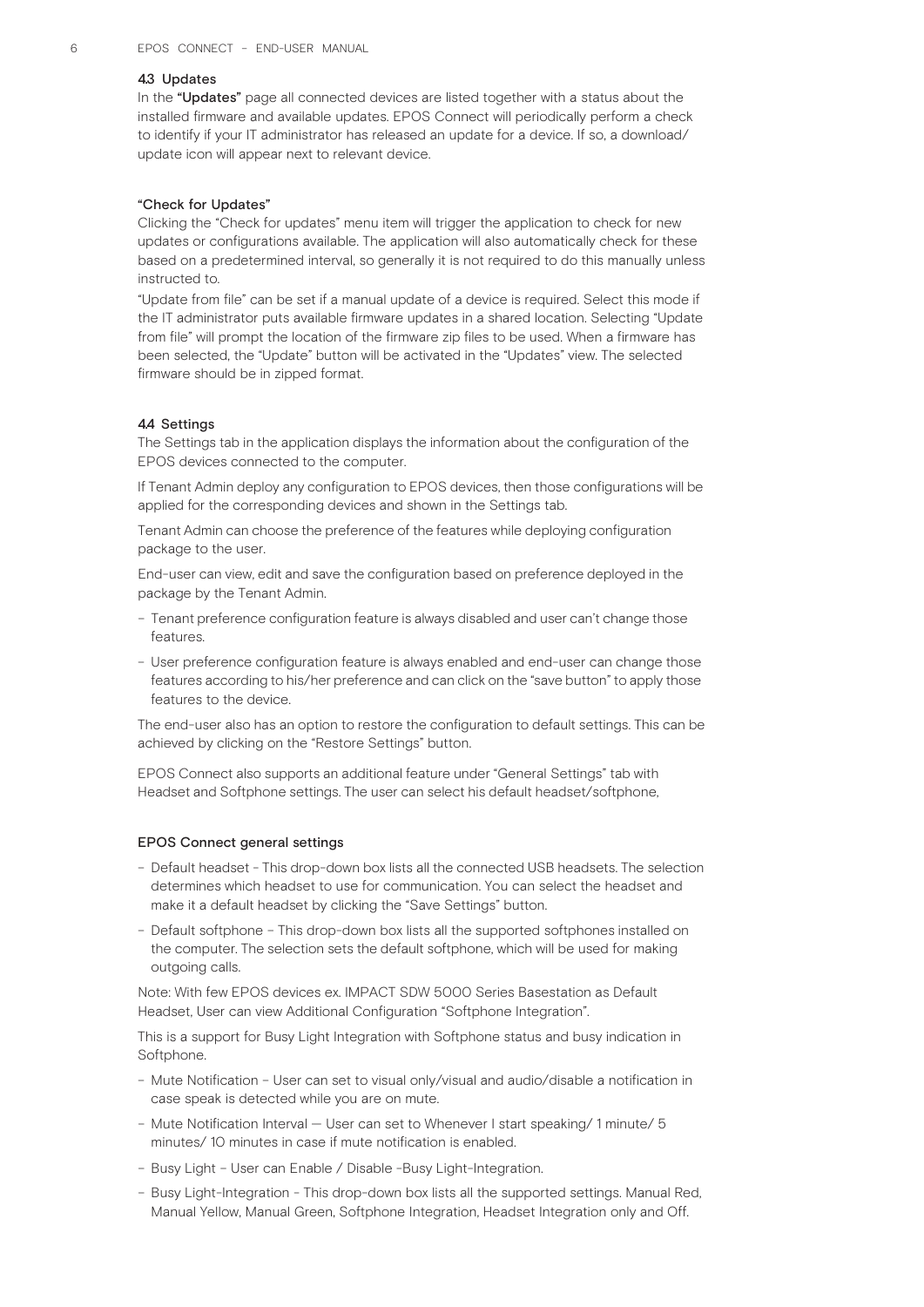#### 4.5 Help

The Help tab in the application displays the information about the EPOS Support, Connection Status and the License Agreement.

#### 4.5.1 EPOS Support

### "Language"

Select your preferred available language to be used in the application.

Supported languages in the current release:

| English - US | Japanese   |
|--------------|------------|
| Danish       | Italian    |
| Dutch        | Portuguese |
| French       | Russian    |
| German       | Spanish    |
| Korean       | Turkish    |

#### "Download logfiles"

Clicking the "Download logfiles" menu item will generate the logfile package. This can be used b send log information to the IT department or to EPOS support in case that is needed.

#### "Help – User guide"

Clicking this menu item opens.

#### "Contact email"

Clicking this menu item opens an Email.

#### "Exit"

Select Exit in the tray bar terminate the application.

#### "Uninstall"

Select Uninstall in the tray bar under support menu to uninstall the application.

#### 4.5.2 Connection Status

The Connection Status tab displays the status of the Server Connection and the details of the tenant.

#### 4.5.3 License Agreement

In the License Agreement tab, the details of the end user license can be viewed by clicking on "End User License" and the details of the third party software can be viewed by clicking on "Third Party Software".